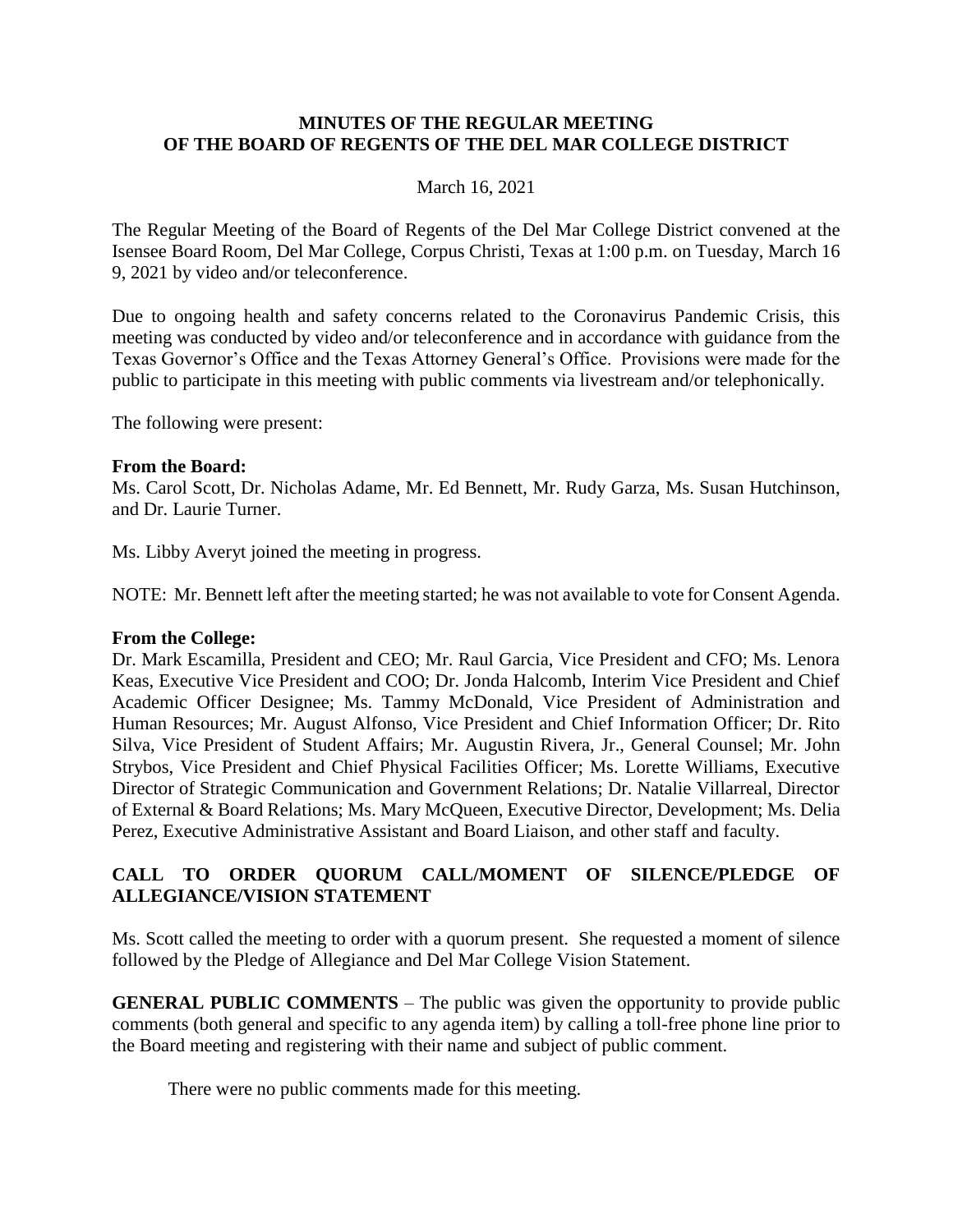### **RECOGNITIONS:**

• Next Generation Leadership Academy (NGLA) Class 2................ Ms. Tammy McDonald *(Goal 4: Learning Environments)*

Ms. McDonald began her presentation stating that she co-leads the Next Generation Leadership Academy (NGLA) Class 2 initiative with Dr. Rito Silva. The College now has the second class that has partnered with Civitas Learning for a yearlong program that is offered and coordinated with the College to support the development of future leaders in higher education. Even though the session for the past year were paused, the second NGLA class persevered, and twenty-two students graduated in December 2020. This year's discussion topic was "The College's Response to the Pandemic." Ms. McDonald provided the Regents with the names of all the graduates and acknowledged Ms. Leticia Wilson, Coordinator and Mentor to Class 2, for the leadership she provided to the class. Ms. McDonald also introduced Dr. Sydney Saumby, elected spokesperson for the Class, and Dr. Saumby provided words of appreciation.

• Dr. Cynthia Bridges, Interim Dean of Arts and Sciences, received second three-year appointment to the National Association of Schools of Music (NASM) Commission on Community College Accreditation…………………………………..Dr. Jonda Halcomb *(Goal 3: Academic Preparedness and Student Learning)*

Dr. Halcomb announced that Dr. Cynthia Bridges was elected to a second three-year appointment to the National Association of Schools of Music (NASM) Commission on Community College Accreditation. The three-member Commission is selected by a 639 member body of NASM. Dr. Bridges also serves as Accreditation Team Chair during accreditation site visits. Community Colleges accredited through NASM meet accreditation standards that are predominantly the same as four-year universities which is meaningful to students in high schools in providing evidence that the Department of Music at Del Mar College meets critical standards and objectives. Del Mar College is one of four Community Colleges in the State of Texas that holds this accreditation and was the first Community College awarded NASM accreditation in 1948. Dr. Bridges provided words of appreciation.

• National Library Week, April 4-10, 2021……………………….……Dr. Jonda Halcomb *(Goal 3: Academic Preparedness and Student Learning)*

Dr. Halcomb stated that National Library Week will be celebrated April 4-10, 2021. Dr. Halcomb introduced Cody Gregg, who has served as Dean of Learning Resources for three years and has been making libraries the best learning spaces to students. Dean Gregg provided information regarding the celebration for National Library Week and this year's theme "Welcome to Your Library" which promotes the idea that libraries extend beyond the four walls of a building and all are welcome to use their services. Dean Gregg stated that libraries have expanded their services both online and face-to-face and resources to meet the needs of their users. Libraries offer access to technology, information, multimedia content, and educational programs. Dean Gregg gave information regarding the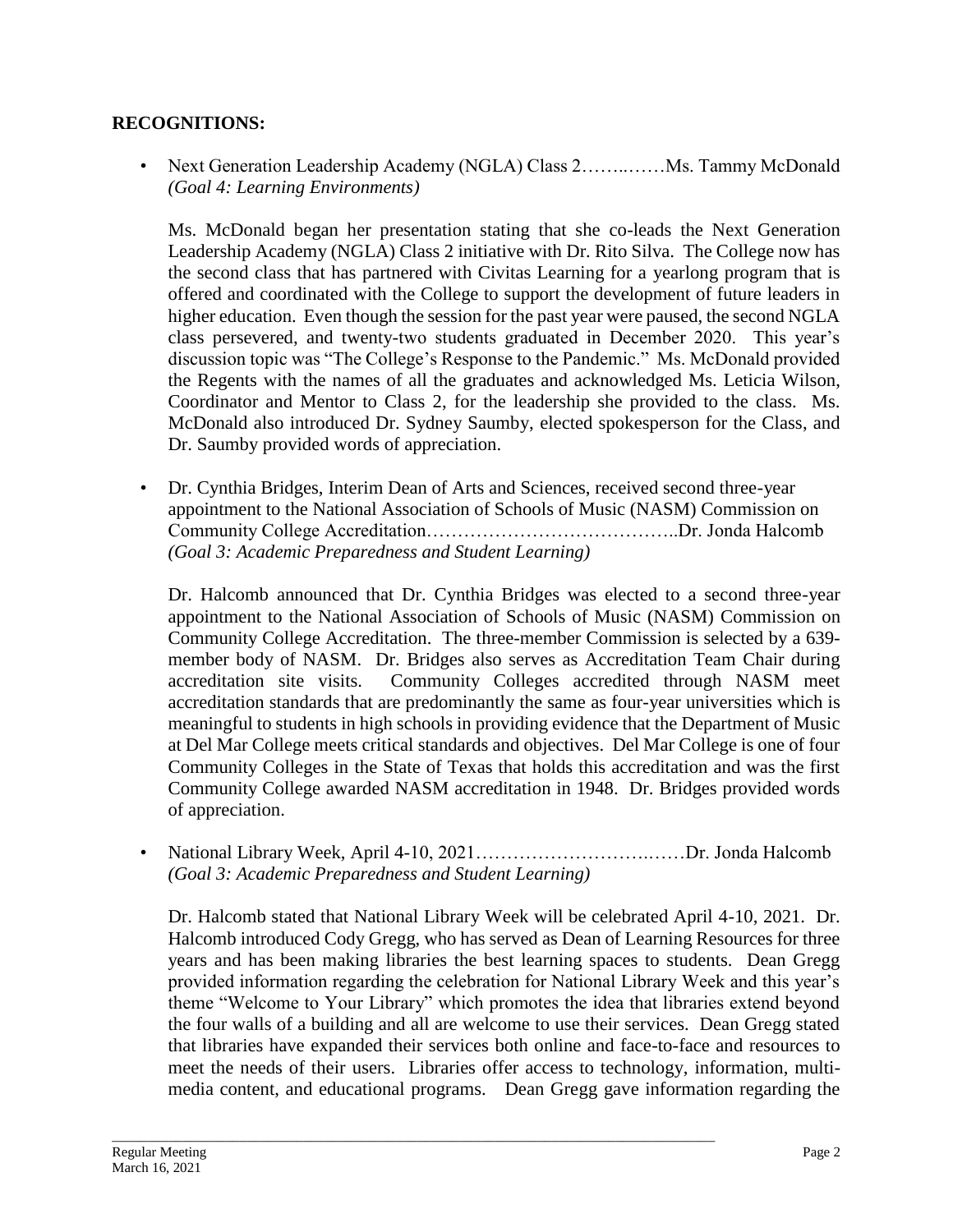different events that will be celebrated during National Library Week. Dean Gregg read the Proclamation for National Library Week by the Del Mar College Board of Regents. Dean Gregg stated that he and his staff truly appreciate the support provided to them to help our students.

# **STUDENT SUCCESS REPORT……………....…...………………………….Dr. Rito Silva**

### • Student Loan Debt *(Goal 6: Financial Effectiveness and Affordability)*

Dr. Escamilla provided introductory remarks and introduced Dr. Silva. Dr. Silva began his presentation and provided information regarding the student average transfer debt for Del Mar College, as defined by the Texas Higher Education Coordinating Board (THECB). Del Mar College students had the least debt for years 2018 and 2020 compared to our cohorts. Also, a Del Mar College student carried less debt than the state average.

Dr. Silva stated in regard to all identifiable debt for all students, Del Mar College students had the lowest debt than any cohort for the last three years. Dr. Silva thanked the College's Financial Aid Office for being proactive and giving students alternative options of financial aid rather than loading them down with student loans.

Dr. Silva responded to questions by the Board of Regents.

# **COLLEGE PRESIDENT'S REPORT………………………….…...……Dr. Mark Escamilla**

• Campus Wide Update *(Goal 4: Learning Environments)*

Dr. Escamilla discussed Governor Abbott's relaxing COVID-19 restrictions and stated that out of an abundance of caution and concern for the safety of our students, our employees and our community, Del Mar College continues to require everyone visiting our campuses to wear face coverings and observe all COVID-19 health and safety protocols that are in place. The College is reviewing recommendations by the CDC as well as other health and governmental authorities. The College will adjust its guidelines and operations at the appropriate time. Dr. Escamilla stated that although other colleges are lessening restrictions in the middle of this semester, we do not encourage or support that move at this time as it will be too disruptive for faculty and students. A review of COVID-19 restrictions will be done after the end of the current semester. The College remains in Phase II of the Return to Campus Plan.

Dr. Escamilla continued with discussion regarding the winter freeze that took place in February 2021 that created hardships for many students and employees which are still dealing with the effects. Dr. Escamilla thanked everyone for their patience during the winter freeze crisis which halted College operations for almost a week. Emergency funds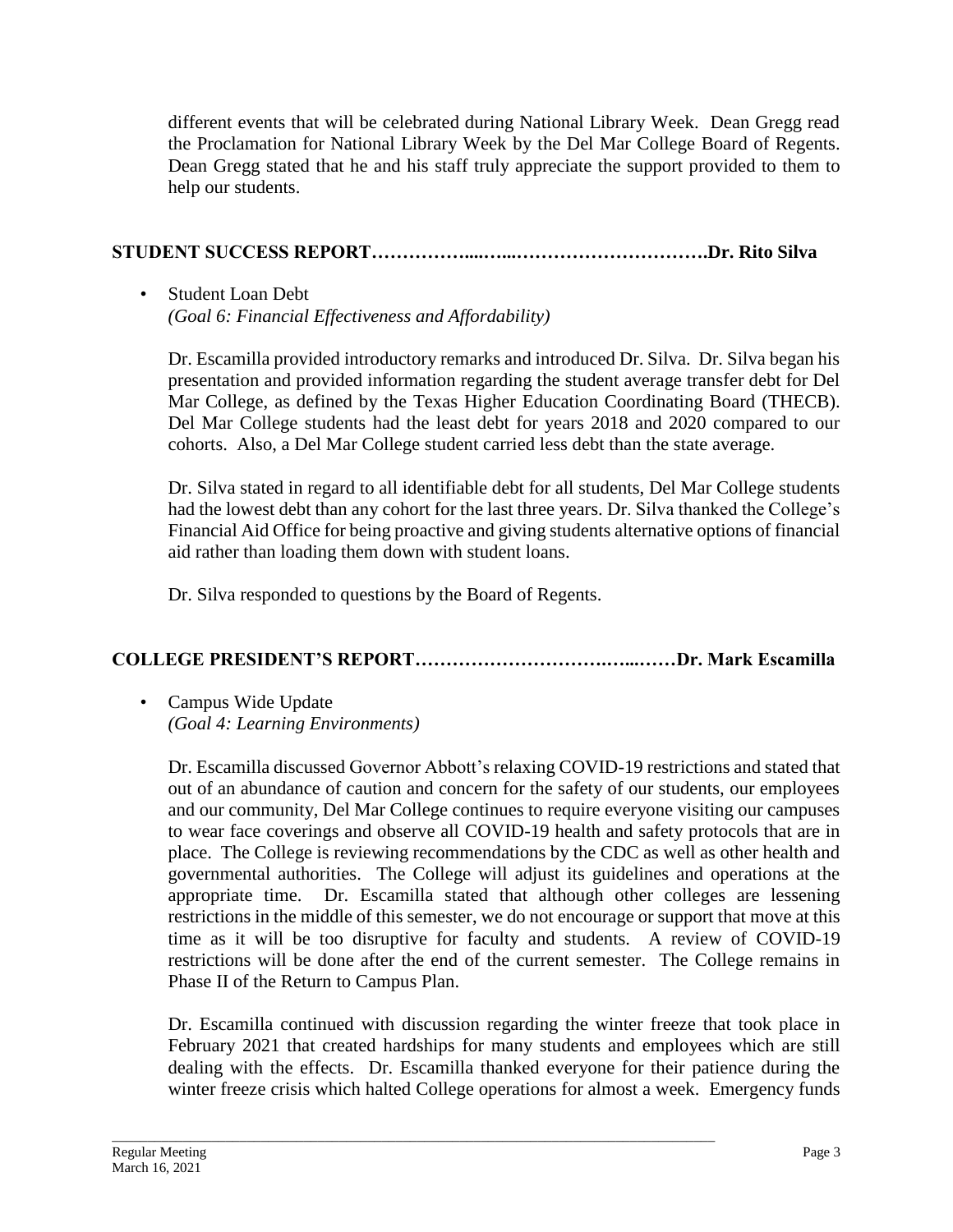are still available from the Del Mar College Foundation to students to help them continue with their studies. Dr. Escamilla reviewed some of the damage caused by the winter freeze to the College's campuses and the total cost is still being assessed. The Emergency Training Building (Dome) on the West Campus was volunteered to the City of Corpus Christi as a temporary shelter for individuals in our community that needed a warm place to stay. Dr. Escamilla thanked the Del Mar College Team for their efforts during the winter freeze crisis and serving the College 24/7 and through Spring Break to make sure they were up and operating.

Dr. Escamilla discussed the three Federal government's stimulus packages that were provided to the College due to the pandemic. Five days ago, President Biden signed the America Rescue Plan Act into law which is an economic stimulus package. Out of this package, \$39.6 billion will go directly to colleges and universities to support the overwhelming cost that institutions and students faced in dealing with the COVID-19 pandemic. Dr. Escamilla stated that the College will be receiving double the previous stimulus package in the amount around \$18 million dollars which the majority will be going to students and the College continues to learn the rules for these dollars. A presentation will be brought to the Board regarding the distribution of the packages received.

Dr. Escamilla provided information regarding Del Mar College being a distribution walkin site for the COVID-19 vaccination on the West Campus. Dr. Escamilla will update the Board with final developments.

Dr. Escamilla proceeded with information regarding a survey being sent to students being previously enrolled at the College, but did not return for the Spring semester, to ascertain the factors underlying the decision not to return. The survey was conducted by the Office of Institutional Research along with the Office of Admissions and Student Services. We have received 550 responses and the data is being sorted and analyzed for a report at the April Board meeting.

Dr. Escamilla stated that the Texas Higher Education Coordinating Board (THECB) Reskilling Grant was announced on March 4, 2021 and Del Mar College and Texas A&M - Corpus Christi will be receiving a Texas Support Fund Grant for \$650,000.00 which is part of the CARES Act dollars. The Grant will provide tuition and fees for students attending the two institutions to reskill and earn credentials to work towards a targeted occupation in the Coastal Bend and includes construction, welding, healthcare, and business at Del Mar College.

Ms. Lenora Keas and Dr. Escamilla responded to questions from the Board of Regents.

# **REGENT COMMENTS:**

• CCATT Update…………………………………………………………….Ms. Carol Scott *(Goal 5: Workforce Development, Community Partnerships, and Advocacy)*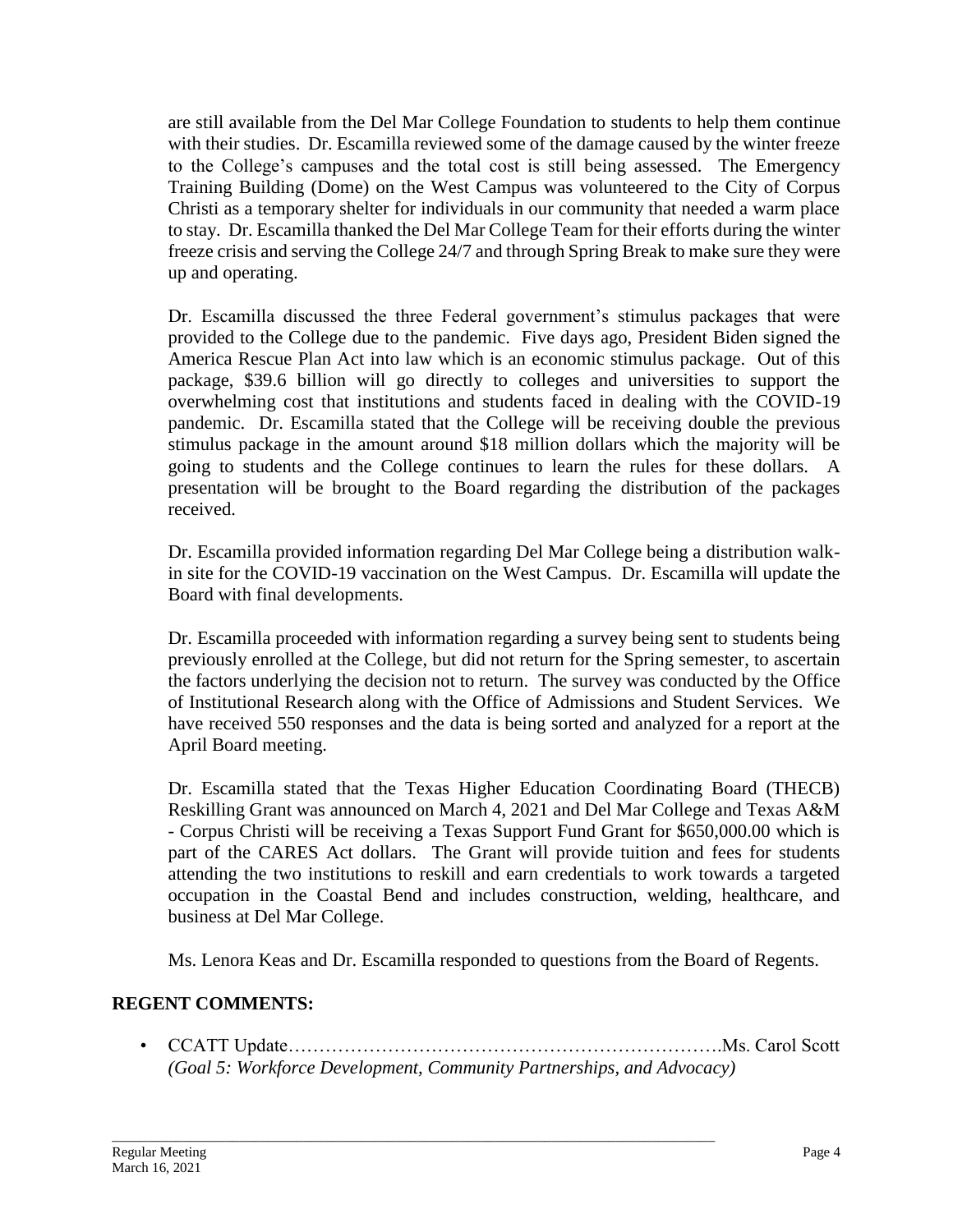Chair Scott provided an update regarding the Community Colleges Association of Texas Trustee (CCATT) activity. Chair Scott stated the Texas legislative session has begun and the Texas Association of Community Colleges (TACC) has been testifying and providing input into the legislative process. Chair Scott went to Austin for the February 24, 2021 meeting and testified on behalf of CCATT in front of the Senate Finance Committee. The annual CCATT conference is scheduled for June 2021 with the possibility of delaying it to August and having with the possibility of having a hybrid conference.

# **STAFF REPORTS:**

• FY 2021 Property Tax Collection Assessment…......Mr. Raul Garcia and Mr. John Johnson *(Goal 6: Financial Effectiveness and Affordability)*

Mr. Garcia began his presentation by stating that property taxes represent one of three revenue streams for the College. Mr. Garcia provided a one-year lookback of the economic activity that has caused financial stress in service sectors of the economy. Due to the pandemic and health protocols, service sectors that depend on face-to-face contact experienced significant revenue declines. Mr. Garcia reviewed the relevant activity.

Mr. Garcia also reviewed the District's property composition as reported by the Nueces County Certified Appraisal Roll Report.

Mr. Garcia transitioned his discussion to single family housing trends in the Corpus Christi metro area. According to the Texas Realtor Data Relevance Project, the average sales price and average price per square footage increased by 17% from a year ago for the month of December. The number of days to sell a property improved to 102 days from 116 days from a year ago for the month of December. The number of active property listings decreased to 1,311 from 2,184 a year ago for the month of December and the annual units sold for single residential housing increased by 20.2% from the previous year. A 30-year fixed mortgage average rate improved to 3.25% from 4.0% a year ago for the month of May and a 15-year fixed mortgage average rate improved to 2.73% from 3.54% a year ago for the month of May. The metro area includes counties of Aransas, San Patricio, and Nueces.

Mr. Garcia continued his presentation and discussed the National Mortgage Delinquency rates stating that the delinquency rates nearly doubled during the pandemic from 6.73% to 8.22%. There was a historical low foreclosure rate at .56% due to federally backed mortgage loan forbearance and foreclosure moratorium.

Mr. Garcia introduced Mr. John Johnson who provided information regarding the financial implications to Del Mar College. Mr. Johnson reviewed the property tax collections of the previous ten years and stated that the current year collections are at 92.57% with the average collection rate to make the budget being 94% to 95%. The College is expected to have an estimated loss of revenue between \$875,000.00 to \$1.4 million.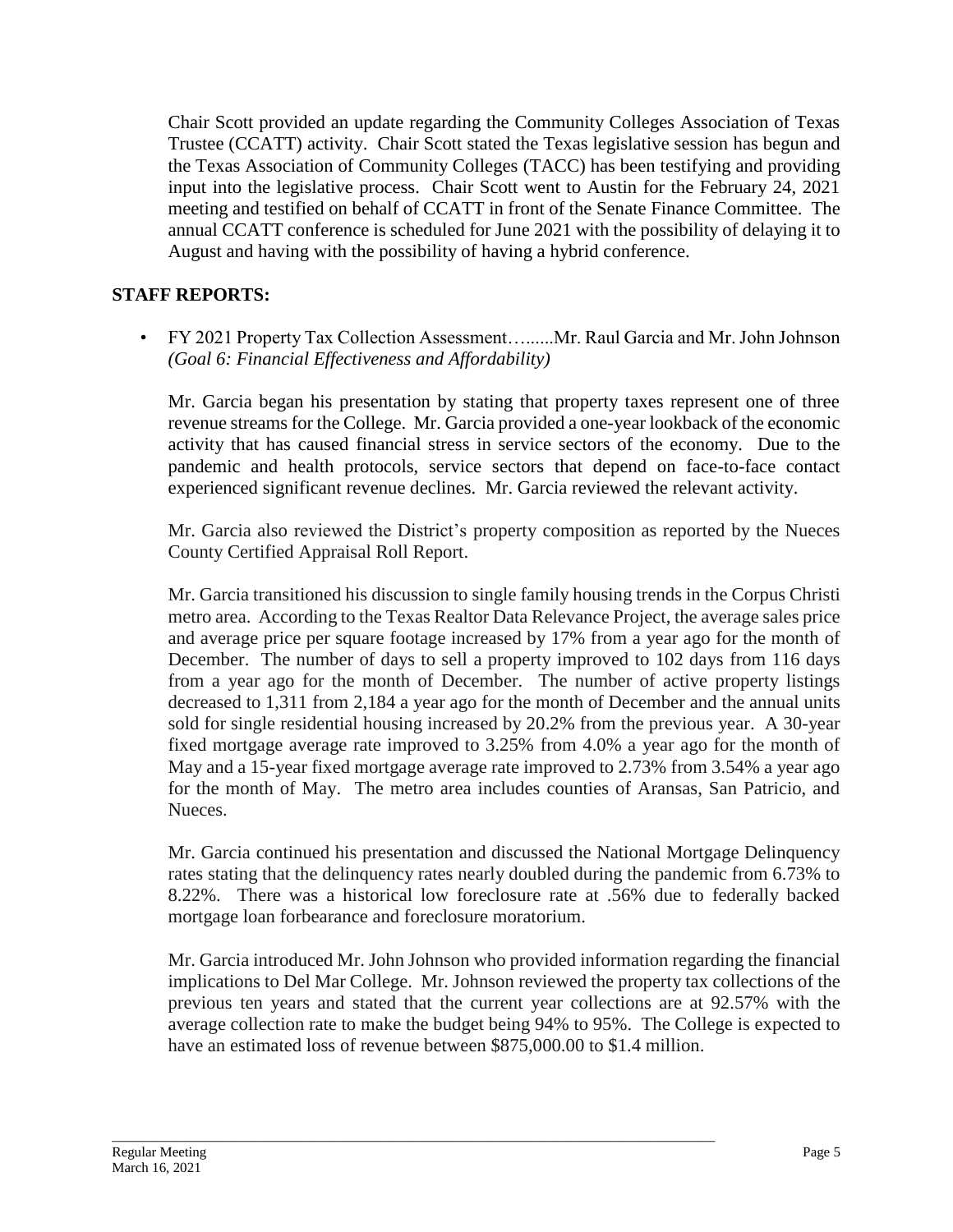Mr. Johnson continued his presentation and discussed the following prior years potential property tax refunds.

Mr. Garcia provided closing remarks and stated the College had the agility to overcome obstacles that the pandemic has imposed. Mr. Garcia closed the presentation and stated that there is a \$4.5 million downward pressure on property tax revenue but the upside is that the College had made plans in advance. The College current fiscal plan adds financial stability that includes leveraging the 2021 budget contingency valued at \$1.6 million. The College recently added protection that will help manage the economic downside of the pandemic by establishing the Risk Management Reserve Fund valued at \$8.6 million which was established to protect against state funding reductions, property tax collection reductions, added health and safety costs, increased cost of social distancing instruction, and insurance catastrophic loss.

Mr. Garcia and Dr. Escamilla responded to questions from the Board of Regents.

• CARES Act Update……...........Mr. Raul Garcia, Dr. Rito Silva and Dr. Kristina Wilson *(Goal 1: Completion)*

Mr. Garcia began with a review of the 2020 fiscal year information to provide some perspective on his presentation. The year was interrupted with the pandemic national emergency declaration on March 13, 2020. In response to the downside of the pandemic, the Federal Government passed the Coronavirus Aid, Relief, and Economic Security Act, also known as the CARES Act, was passed on March 27, 2020. The College's CARES Act portion totaled \$4.1 million which includes student share funding of \$1.9 million, college operational assistance of \$1.9 million, and minority serving institution funding of \$247,000.00. The US Department of Education requirements for students included funding for students with significant need to be used for food, housing course materials, technology, healthcare and childcare. The requirements for institutions covered costs associated with significant changes to the delivery of instruction due to coronavirus, including expanding remote learning programs, building IT capacity, and training faculty and staff to operate effectivly in a remote learning environment.

A CARES Act Committee was established by the College to assist with the funding relief. Mr. Garcia introduced Dr. Silva who began his presentation regarding the distribution of the grant funding. Dr. Silva stated that the financial assistance to the students has been or will be distributed as follows:

Phase 1 : Spring & Summer 2020 Students

- Expected Family Contribution classification 0-2000
- \$500 for full-time students
- \$300 for part-time students

- Expected Family contribution classification 2000+
- \$300 per student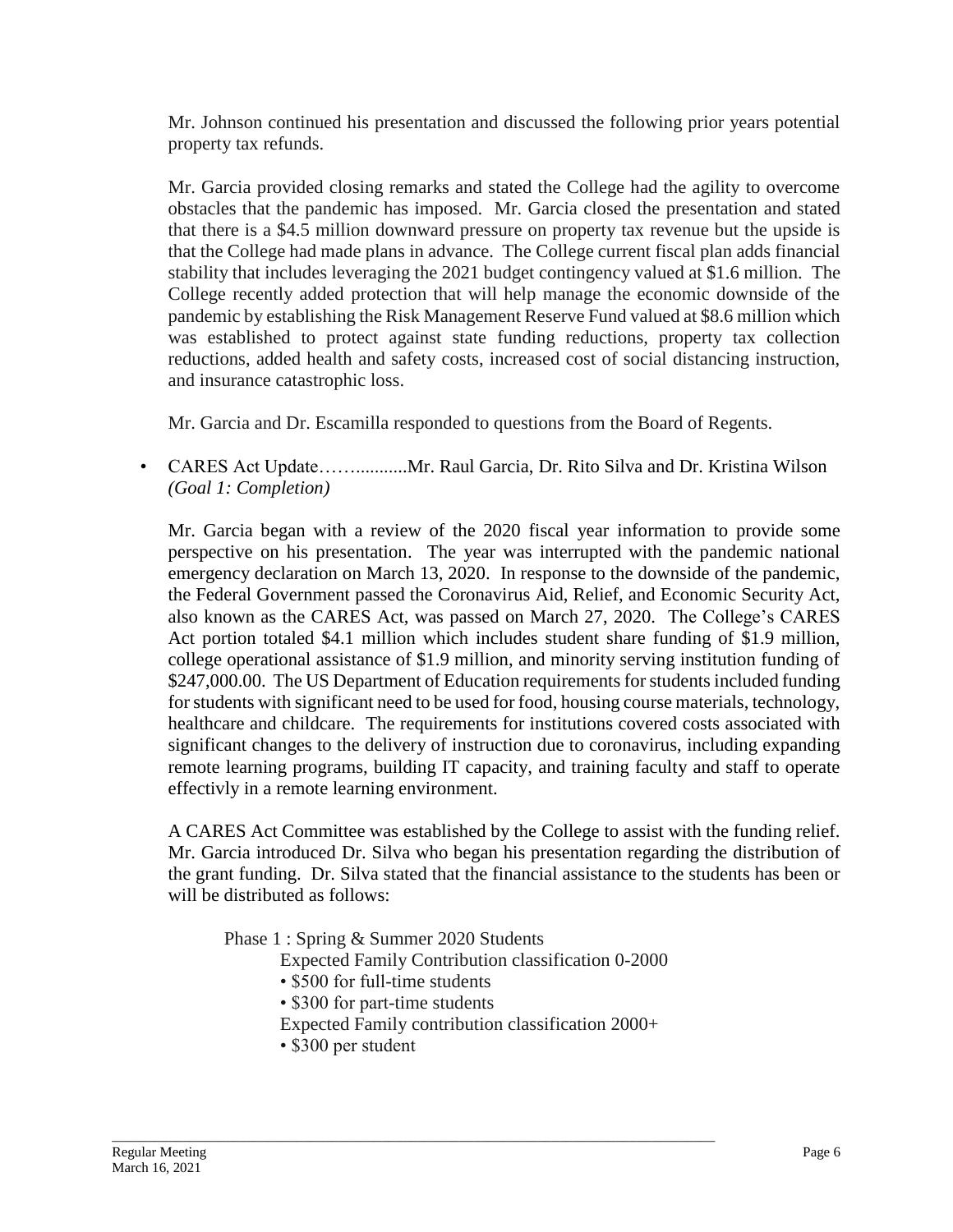### Phase 2: Summer & Fall 2020 Students

Application process

- \$500 for full-time students
- \$300 for part-time students

### Phase 3: Fall 2020 & Spring 2021 Students

Application process

- \$750 for full-time students
- \$500 for part-time students

In total, 4,812 students have been assisted with CARES Act funding.

Dr. Silva continued with the College's operational assistance funding priorities which the Committee established to include: 1) Health and Safety, 2) Instructional Costs for Online Educational Delivery, and 3) Technology to Facilitate Online Operations. A request form was sent out to the College community which needed to meet approved criteria which included: expand remote learning programs, build IT capacity to support programs, train faculty and staff to operate effectively in remote environment, and expand support for students with the most significant financial needs.

Dr. Silva introduced Dr. Kristina Wilson who further discussed how the criteria was linked to the College's Strategic Plan. Dr. Wilson stated as part of the request form, requestors had to align their need to the College's Strategic Plan and ninety-eight forms were submitted by Del Mar College faculty and staff. Reviewing each form was an extensive process by the CARES Act Committee which had to be approved by the appropriate Dean and Executive Team Member. The Committee approved and allocated the funding as follows:

Instruction: \$1,084,352 Health and Safety: \$279,727 Student Services: \$36,620 Technology: \$523,316

Dr. Wilson further elaborated regarding the technology items purchased which included 726 items of computer equipment, 1,212 items of audio equipment, 318 items of AV/cameras, and 462 special equipment items. Dr. Wilson also stated that a significant amount of the health and safety items were covered by FEMA with additional purchases subsidized by the CARES Act. Dr. Wilson stated that the College successfully leveraged CARES Act funding to get through a very critical time for the students and the operation of the College throughout the pandemic.

Dr. Silva, Dr. Wilson, and Dr. Escamilla responded to questions from the Board of Regents.

### **PENDING BUSINESS:**

Status Report on Requested Information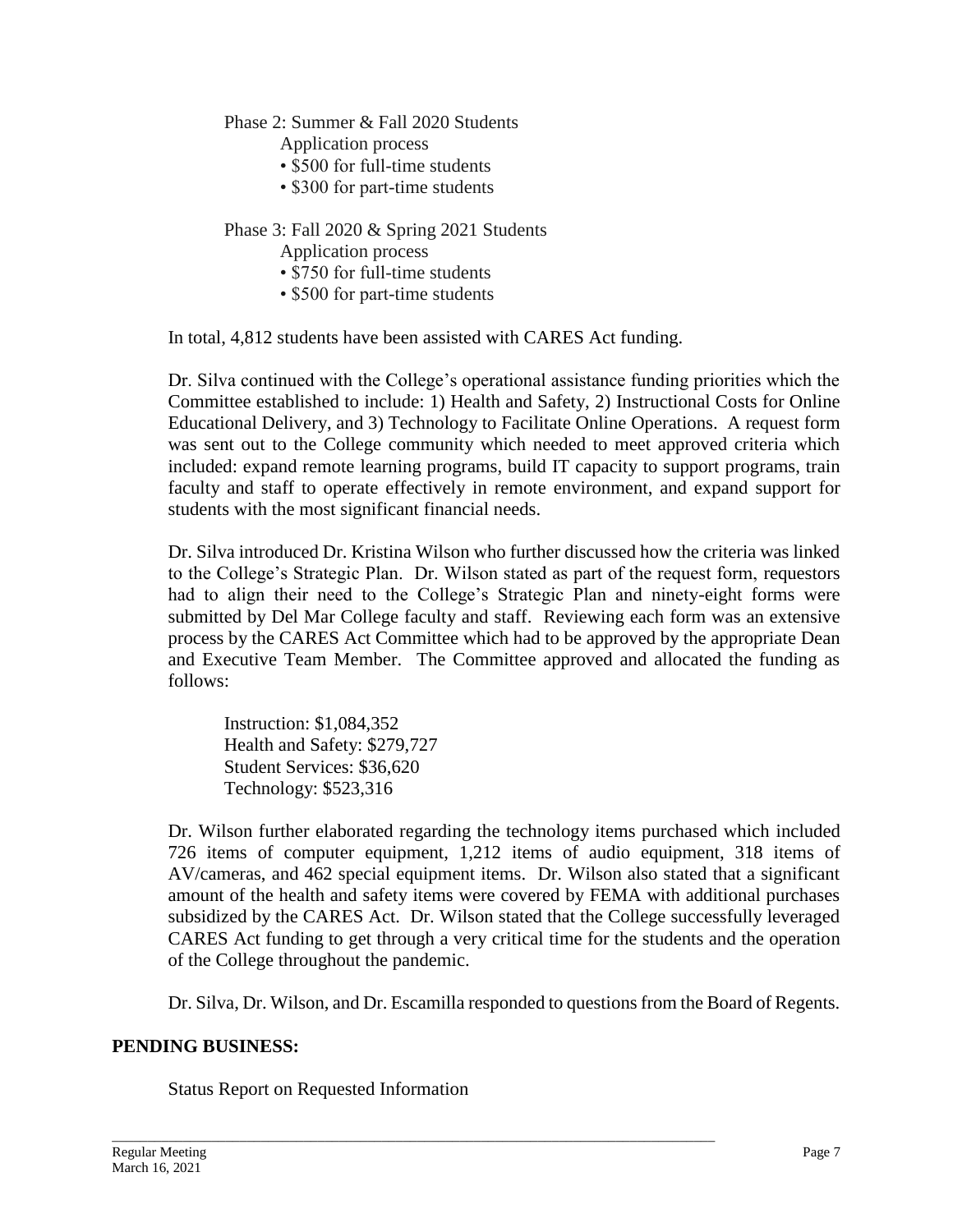*(Goal 5: Workforce Development, Community Partnerships, and Advocacy)*

Chair Scott reviewed the list of pending business.

# **CONSENT AGENDA**

**CONSENT MOTIONS:** *(At this point the Board will vote on all motions not removed for individual consideration.)*

### **ITEMS FOR DISCUSSION AND POSSIBLE ACTION:**

- 1. Approval of Minutes: Workshop, February 9, 2021 Regular Board Meeting, February 9, 2021 *(Goal 5: Workforce Development, Community Partnerships, and Advocacy)*
- 2. Acceptance of Investments for February 2021 *(Goal 6: Financial Effectiveness and Affordability)*
- 3. Acceptance of Financials for January 2021 *(Goal 6: Financial Effectiveness and Affordability)*

Public comments for consent agenda items

Regent Hutchinson made a motion to approve the consent agenda items. Regent Garza seconded the motion. There was no further discussion from the Board. There were no public comments. A vote was taken by a show of hands and the motion carried unanimously, 6-0, with Regents Scott, Adame, Averyt, Garza, Hutchinson, and Turner in favor.

# **REGULAR AGENDA**

4. Discussion and possible action related to internal audit Follow-Up Reports and FY21 Plan Status…………………………………………………….…………Ms. Tammy McDonald *(Goal 5: Workforce Development, Community Partnerships, and Advocacy)*

Ms. McDonald provided introductory remarks and introduced Dan Graves, a Partner with Weaver who presented follow-up reports regarding the work and progress made regarding the Human Resources Internal Audit, Grants Management Internal Audit, and Student Services Internal Audit. Mr. Weaver also discussed the 2021 Internal Audit Consulting Activities in Progress and their plan for the 2021 Internal Audit.

Mr. Weaver and Ms. McDonald responded to questions from the Board of Regents.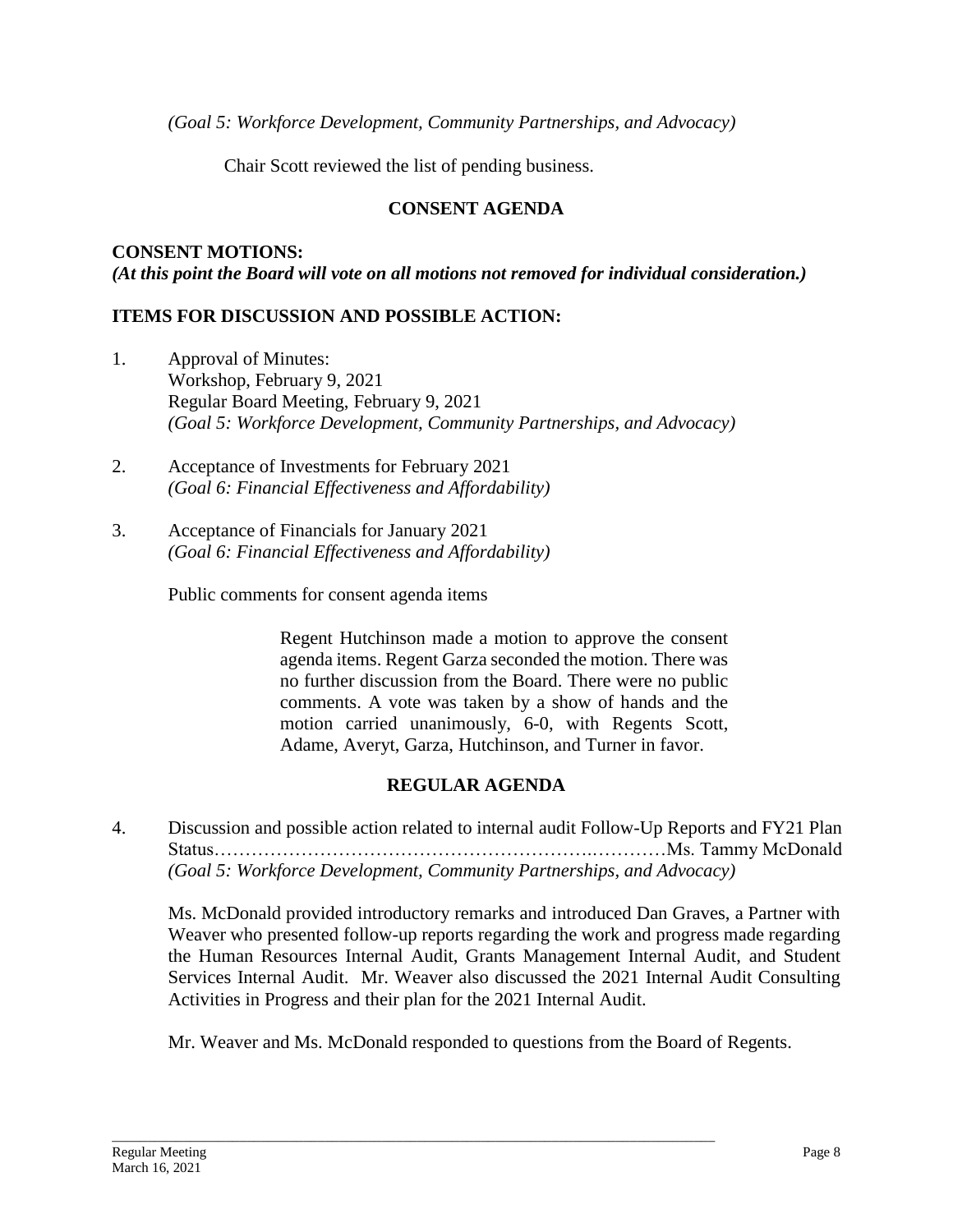Regent Adame made a motion to accept the Internal Audit Report and Status Updates. Regent Hutchinson seconded the motion. There was no further discussion from the Board. There were no public comments. A vote was taken by a show of hands and the motion carried unanimously, 6-0, with Regents Scott, Adame, Averyt, Garza, Hutchinson, and Turner in favor.

5. Discussion and possible action regarding Board Policy and Board Bylaws regarding Board committees:

a. Review and adoption of new Board Policy for Structure and Board Committees ……………………………………………………….…………Ms. Tammy McDonald

Ms. Tammy McDonald began her presentation stating a new board policy for structure of board committees is being brought forward. The new policy being presented is B2.1.6 Structure of Board of Regents Committees. The proposed policy regarding the Board establishing committees was provided to the Board for consideration and adoption.

Ms. McDonald responded to questions from the Board of Regents.

Regent Hutchinson made a motion to adopt the draft board policy B2.1.6 Structure for Board of Regents Committees with striking "by" in last sentence. Regent Adame seconded the motion. There was no further discussion from the Board. There were no public comments. A vote was taken by a show of hands and the motion carried unanimously, 6-0, with Regents Scott, Adame, Averyt, Garza, Hutchinson, and Turner in favor.

b. Approve revised Board of Regent Bylaws for Committees of the Board ……………………………………………………………..………Mr. Augustin Rivera, Jr.

Mr. Augustin Rivera, Jr. began his presentation regarding the proposed Bylaw revisions pertaining to Board Committees based on the recommendations of the Internal Auditors, Board of Regents input and staff review. Mr. Rivera reviewed the six proposed Bylaws revisions.

> Regent Averyt made a motion to adopt the proposed Bylaws revisions as presented. Regent Turner seconded the motion. There was no further discussion from the Board. There were no public comments. A vote was taken by a show of hands and the motion carried unanimously, 6-0, with Regents Scott, Adame, Averyt, Garza, Hutchinson, and Turner in favor.

c. Establish Audit Committee and Ad Hoc Committee…………….……..Ms. Carol Scott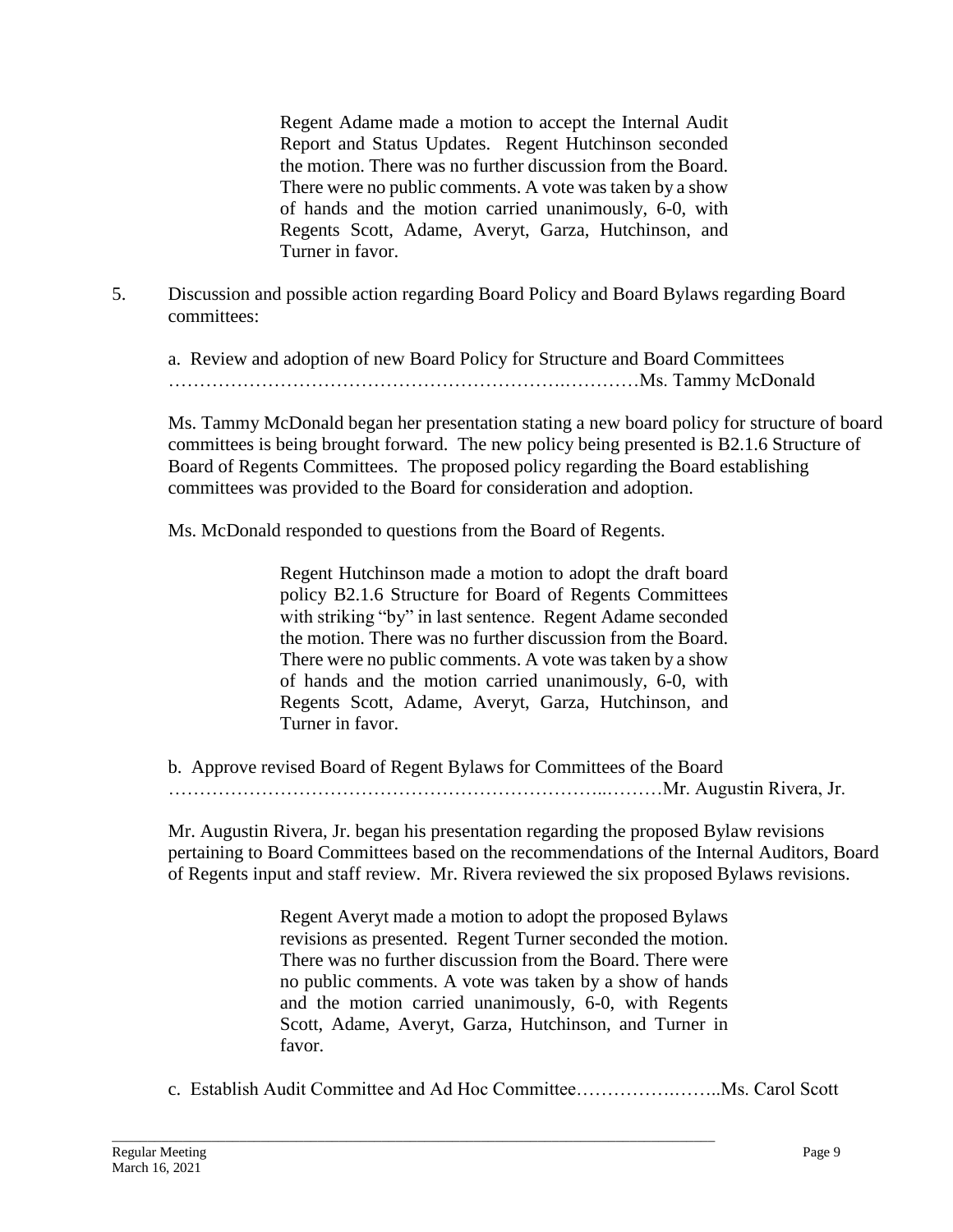Mr. Augustin Rivera, Jr. presented, on behalf of Chair Scott, two proposed Resolutions and Committee Charters for the establishment of a Board Audit Committee and an Ad Hoc Committee on Bylaws, respectively. Mr. Rivera proceeded with reading the proposed Resolution of the Board of Regents of the Del Mar College District Establishing an Audit Committee as follows:

#### RESOLUTION OF THE BOARD OF REGENTS OF THE DEL MAR COLLEGE DISTRICT ESTABLISHING AN AUDIT COMMITTEE

WHEREAS, the Del Mar College District Board of Regents, ("the Board") operates under duly adopted Bylaws that provide rules for the operation of the Board and the conduct of the Regents;

WHEREAS, the Bylaws authorize the Board and/or the Board Chair to establish Board committees as needed and to confer appropriate authority to the committees;

WHEREAS, the Board believes it would be helpful to the Board and the College Administration to appoint and engage a standing Audit Committee for the purpose of providing assistance to the Board in fulfilling its oversight responsibilities for the financial reporting process; the system of internal control over financial reporting; external and internal audit processes; and the College's process for monitoring compliance with laws and regulations;

NOW, THEREFORE, BE IT RESOLVED, that, in accordance with the Bylaws of the Board of Regents of the Del Mar College District and applicable law, the Board hereby

AUTHORIZES and APPROVES the establishment of a standing Audit Committee of the Board and further AUTHORIZES the Board Chair to appoint the Chair and Members of the Audit Committee.

The foregoing Resolution was duly offered by \_\_\_\_\_\_\_\_\_\_\_\_\_\_ and seconded by \_\_\_\_\_\_\_\_\_\_\_\_\_\_ , and, after discussion, was approved by the Board of Regents of the Del Mar College District at a meeting duly called and held in Corpus Christi, Texas on March 16, 2021, at which \_\_\_\_ members were present, by the following vote: \_\_ for, \_\_ against, and \_\_ abstaining.

Carol A. Scott, Chair

\_\_\_\_\_\_\_\_\_\_\_\_\_\_\_\_\_\_\_\_\_\_\_\_\_\_\_\_\_\_\_

ATTEST:

Libby Averyt, Secretary

\_\_\_\_\_\_\_\_\_\_\_\_\_\_\_\_\_\_\_\_\_\_\_\_\_

Mr. Rivera continued with a review of the proposed Del Mar College Board of Regents Audit Committee Charter including Specific Goals, Composition, and Meetings and Staff Liaisons.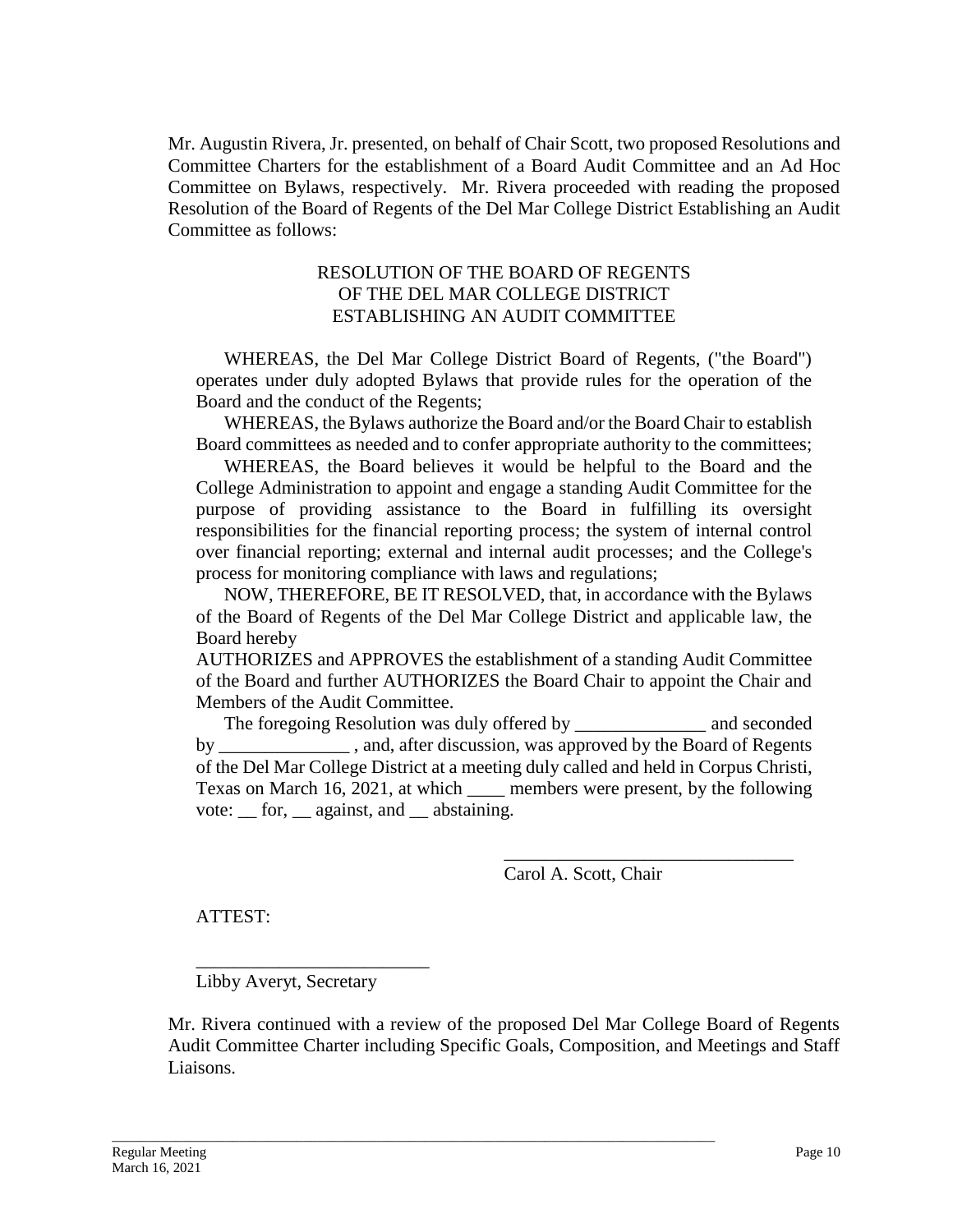Regent Garza made a motion to approve the establishment of the Audit Committee and the draft Charter therein. Regent Adame seconded the motion. There was no further discussion from the Board. There were no public comments. A vote was taken by a show of hands and the motion carried unanimously, 6-0, with Regents Scott, Adame, Averyt, Garza, Hutchinson, and Turner in favor.

Mr. Rivera provided the Board information regarding the proposal for establishing an Ad Hoc Bylaws Review Committee. Mr. Rivera proceeded with reading the proposed Resolution of the Board of Regents of the Del Mar College District Establishing an Ad Hoc Bylaws Review Committee as follows:

#### RESOLUTION OF THE BOARD OF REGENTS OF THE DEL MAR COLLEGE DISTR1CT ESTABLISHING AN AD HOC BYLAWS REVIEW COMMITTEE

WHEREAS, the Del Mar College District Board of Regents, ("the Board") operates under duly adopted Bylaws that provide rules for the operation of the Board and the conduct of the Regents;

WHEREAS, the Bylaws authorize the Board and/or the Board Chair to establish Board committees as needed and to confer appropriate authority to the committees;

WHEREAS, in the Fall 2012, an Ad Hoc Bylaws Committee of the Board conducted a review of the Del Mar College Board Bylaws and Statement of Conduct and Ethics, and proposed changes that were adopted by the Board;

WHEREAS, the Board believes it would be helpful to the Board and the College Administration to appoint and engage an Ad Hoc Bylaws Committee for the purpose of reviewing the Board's Bylaws and Statement of Conduct and Ethics and peer "best practices," for harmony, relevancy, efficacy, and consistency and providing the Board with a report of its review, including recommendations, if any, to the Board at the September 2021 Board Meeting;

NOW, THEREFORE, BE IT RESOLVED, that, in accordance with the Bylaws of the Board of Regents of the Del Mar College District and applicable law, the Board hereby AUTHORIZES and APPROVES the establishment of an Ad Hoc Bylaws Committee and further AUTHORIZES the Board Chair to appoint the Chair and Members of the Ad Hoc Bylaws Committee.

The foregoing Resolution was duly offered by \_\_\_\_\_\_\_\_\_\_\_\_\_\_ and seconded by \_\_\_\_\_\_\_\_\_\_\_\_\_\_, and, after discussion, was approved by the Board of Regents of the Del Mar College District at a meeting duly called and held in Corpus Christi, Texas on March 16, 2021, at which \_\_\_\_ members were present, by the following vote: \_\_ for, \_\_ against, and \_\_ abstaining.

\_\_\_\_\_\_\_\_\_\_\_\_\_\_\_\_\_\_\_\_\_\_\_\_\_\_\_\_\_\_\_\_\_\_\_\_\_\_\_\_\_\_\_\_\_\_\_\_\_\_\_\_\_\_\_\_\_\_\_\_\_\_\_\_\_\_\_\_\_\_\_\_\_\_\_\_\_\_\_\_\_\_\_\_\_

Carol A. Scott, Chair

\_\_\_\_\_\_\_\_\_\_\_\_\_\_\_\_\_\_\_\_\_\_\_\_\_\_\_\_\_\_\_

ATTEST: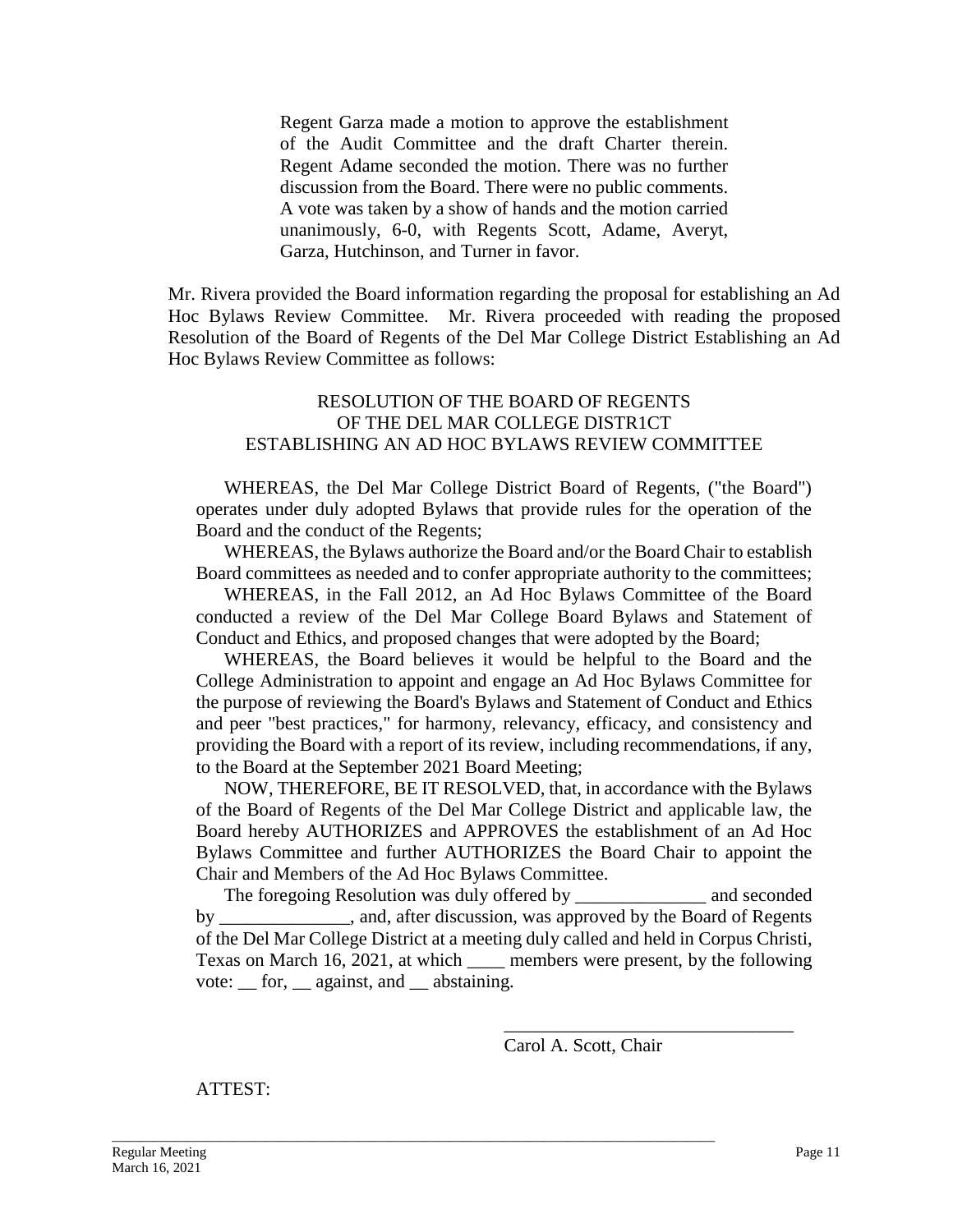Libby Averyt, Secretary

\_\_\_\_\_\_\_\_\_\_\_\_\_\_\_\_\_\_\_\_\_\_\_\_\_

Mr. Rivera reviewed of the proposed Del Mar College Board of Regents Ad Hoc Bylaws Committee Charter including Statement of Purpose, Specific Goals, Composition, and Meetings and Staff Liaisons.

> Regent Averyt made a motion to adopt the Resolution to establish an Ad Hoc Bylaws Committee and the Charter therein. Regent Garza seconded the motion. There was no further discussion from the Board. There were no public comments. A vote was taken by a show of hands and the motion carried unanimously, 6-0, with Regents Scott, Adame, Averyt, Garza, Hutchinson, and Turner in favor.

Chair Scott proposed Board members for the appointment to Audit Committee: Regent Bennett as the Chair with Regent Scott and Regent Garza as members. Chair Scott proposed Board members for appointment to the Ad Hoc Bylaws Committee: Regent Averyt as the Chair with Regent Hutchinson and Regent Turner as members. Chair Scott will communicate with Regent Bennett about her recommendation and will provide an update with confirmations or changes regarding the Chair and members of the Audit Committee and Ad Hoc Bylaws Committee.

*(Goal 5: Workforce Development, Community Partnerships, and Advocacy)*

At 2:58 p.m., the Chair announced the Board was going into Closed Session pursuant to:

# **6. CLOSED SESSION pursuant to:**

- A. **TEX. GOV'T CODE § 551.071**: (Consultation with Legal Counsel), regarding pending or contemplated litigation, or a settlement offer, with possible discussion and action in open session; and the seeking of legal advice from counsel on pending legal or contemplated matters or claims, with possible discussion and action in open session;
- B. **TEX. GOV'T CODE § 551.072**: (Deliberation of Real Property), regarding the purchase, exchange, lease, or value of real property, with possible discussion and action in open session; and,
- C. **TEX. GOV'T CODE § 551.074(a)(1):** (Personnel Matters), regarding the appointment, employment, evaluation, reassignment, duties, discipline, or dismissal of a public officer or employee; including, 1.) District 3 Regent Appointment, Del Mar College Board of Regents; 2.) Annual Evaluation of College President and President's Contract, and 3.) Annual Board Self-Evaluation, with possible discussion and action in open session.

The Board reconvened in Open Session at 3:56 p.m. with no action taken.

**CALENDAR:** Discussion related to dates on Del Mar College's calendar.